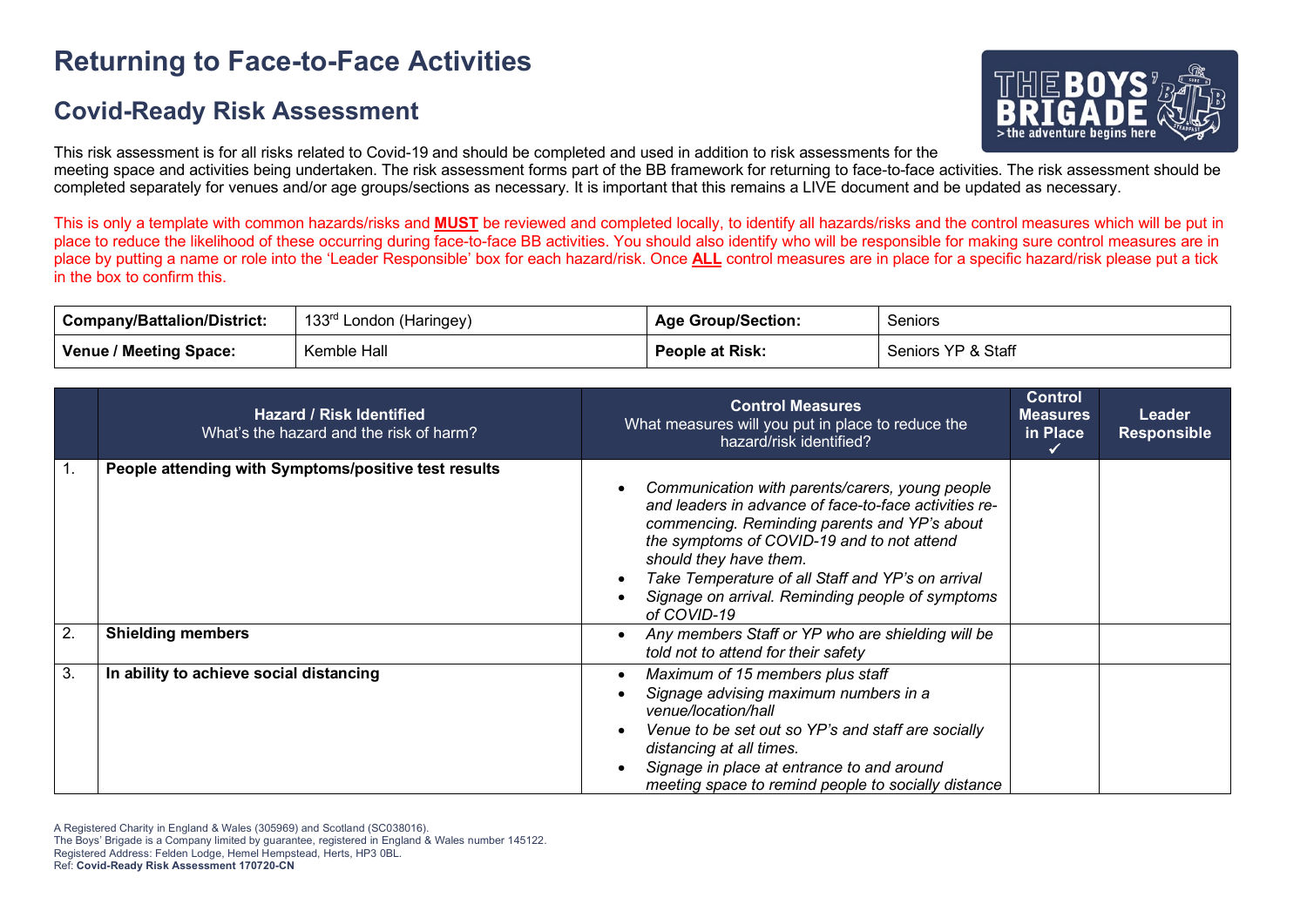|     |                                                                                                   | Young people and staff wearing masks                                                                                                                                                                                                                                                                                                                                                                                                                                                                |
|-----|---------------------------------------------------------------------------------------------------|-----------------------------------------------------------------------------------------------------------------------------------------------------------------------------------------------------------------------------------------------------------------------------------------------------------------------------------------------------------------------------------------------------------------------------------------------------------------------------------------------------|
| 6.  | People testing positive after attending a session.                                                | Record attendance for young people and staff,<br>advise temporary change to data protection policy<br>in line with requirements for NHS TEST & TRACE.<br>Action plan in place.<br>Leaders briefed on actions to be taken if activity in<br>progress and/or for 'Test and Trace' requirements if<br>a positive case is reported.<br>Possibility of not meeting face to face for 1-2<br>weeks, allowing people to get tested.                                                                         |
| 7.  | Risk of infection spread due to poor hand hygiene for those<br>attending face-to-face activities. | Handwashing or hand sanitiser available at<br>entrances/exits and around the meeting space.<br>Everyone to use hand sanitiser or handwashing on<br>arrival/exit.<br>Hand washing or sanitiser at regular intervals<br>during activity.                                                                                                                                                                                                                                                              |
| 8.  | Risk of infection spread as a result of contaminated /unclean<br>surfaces at meeting space.       | Cleaning of meeting space before and after starting<br>face-to-face activities.<br>Regular cleaning of high-contact surfaces/items<br>(i.e. door handles, tables, toilets, etc) during<br>activities.<br>Cleaning materials including appropriate PPE<br>available to leaders with safe storage.                                                                                                                                                                                                    |
| 10. | Use of games/ craft equipment                                                                     | Cleaning of activity equipment before starting face-<br>to-face activities.<br>Cleaning in between usage by different groups.<br>Assigning specific equipment to groups/teams for<br>sessions and limiting volume of equipment used.<br>All craft materials to be allocated to each single<br>person specifically<br>All YP's to wash hands thoroughly before and after<br>any games or Crafts take place.<br>Staff will consider social distancing and use of<br>equipment when planning sessions. |
| 12. | Getting COVID-19 from someone in the hall who is not a BB<br>member                               | No other groups or people are to enter the<br>premises 30 minutes prior and until 30 mins after<br>No people other than young people and staff can<br>gain access to the hall.                                                                                                                                                                                                                                                                                                                      |

A Registered Charity in England & Wales (305969) and Scotland (SC038016).

The Boys' Brigade is a Company limited by guarantee, registered in England & Wales number 145122. Registered Address: Felden Lodge, Hemel Hempstead, Herts, HP3 0BL.

Ref: **Covid-Ready Risk Assessment 170720-CN**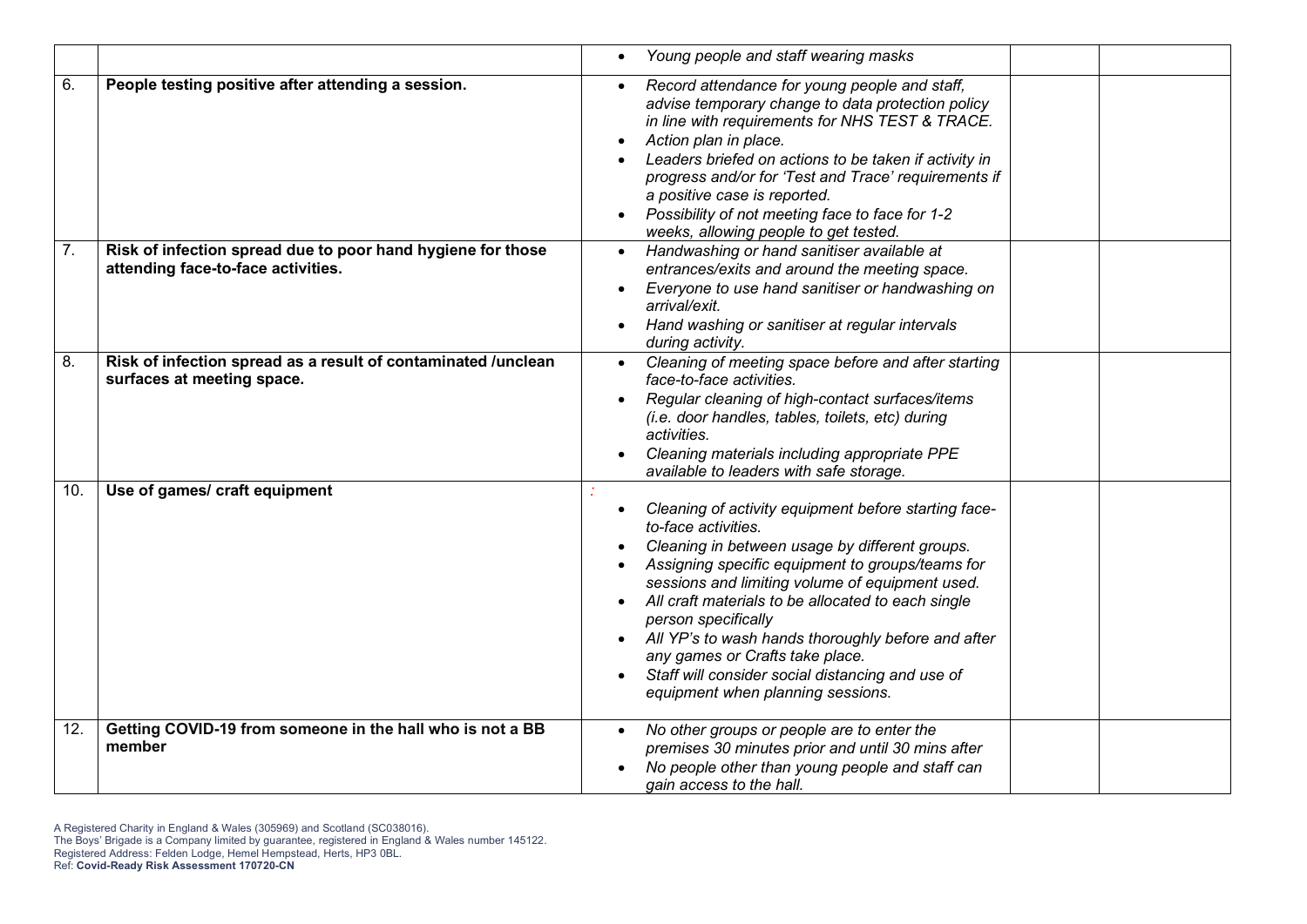| 13. | Spreading COVID-19 through speaking/shouting/singing                                                                       | No singing to take place.<br>All YP's and Staff to wear PPE in the form of a face<br>mask as per NYA Guidance for activities with over<br>11's                                                                                                                                                                                                                                                                                                            |  |
|-----|----------------------------------------------------------------------------------------------------------------------------|-----------------------------------------------------------------------------------------------------------------------------------------------------------------------------------------------------------------------------------------------------------------------------------------------------------------------------------------------------------------------------------------------------------------------------------------------------------|--|
| 14. | Canteen, serving food/ drinks                                                                                              | Young People and leaders asked to bring their own<br>$\bullet$<br>bottles of water.<br>No activities to include cooking or food preparation.<br>No Canteen until further notice                                                                                                                                                                                                                                                                           |  |
| 15. | Risk of infection spread through collection of money or other<br>documents from members or parents/carers.                 | Encouraging use of electronic communication and<br>payment. Either direct to the bank or contactless<br>via the card reader.<br>Quarantining items in a safe location for minimum<br>72 hours.<br>Using appropriate PPE in line with current<br>government guidance. (gloves)                                                                                                                                                                             |  |
| 16. | Higher risk of infection spread through inability to maintain<br>social distancing in an Emergency or First Aid Situation. | For minor injuries the First Aider provides resources<br>and instructions for injured person to administer<br>first aid themselves.<br>PPE equipment (face mask, apron, gloves and<br>hand sanitiser) to be located with First Aid kit to<br>ensure social distancing mitigations where First Aid<br>needs to be administered.<br>For all issues beyond the comfort of the first aider<br>999/111 (depending on incident) are to be called<br>immediately |  |
| 17. | <b>Car sharing</b>                                                                                                         | No lifts are to be given until further notice.                                                                                                                                                                                                                                                                                                                                                                                                            |  |
| 18  | Falling in/ Parade                                                                                                         | Seniors will not take part in Falling in for the<br>foreseeable future                                                                                                                                                                                                                                                                                                                                                                                    |  |
|     | Possible risk of contamination of clothing                                                                                 | Young people to attend sessions in a change of<br>clothing to what they have worn during the day.<br>Top half uniform (with badges), casual bottoms for<br>foreseeable future.                                                                                                                                                                                                                                                                            |  |

A Registered Charity in England & Wales (305969) and Scotland (SC038016).

Ref: **Covid-Ready Risk Assessment 170720-CN**

The Boys' Brigade is a Company limited by guarantee, registered in England & Wales number 145122. Registered Address: Felden Lodge, Hemel Hempstead, Herts, HP3 0BL.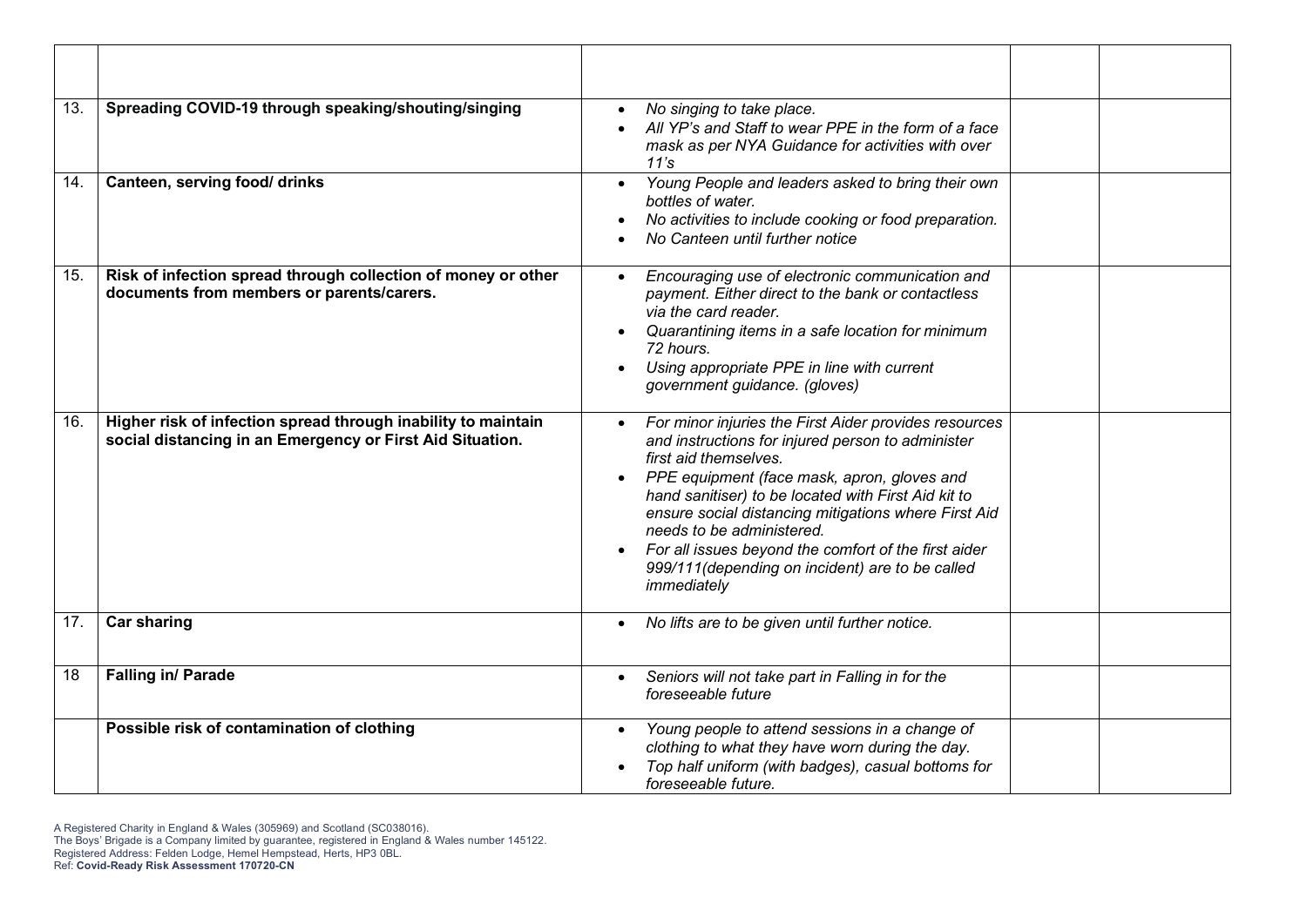|                                                                                                                                                                                                                               |  | Young people not to change in the hall, must<br>already come in uniform. |  |  |
|-------------------------------------------------------------------------------------------------------------------------------------------------------------------------------------------------------------------------------|--|--------------------------------------------------------------------------|--|--|
| Review: This risk assessment should be reviewed regularly and when there is any transition between stages/levels of operating. Any additions/changes to this risk<br>assessment should be recorded in the 'Update Log' below. |  |                                                                          |  |  |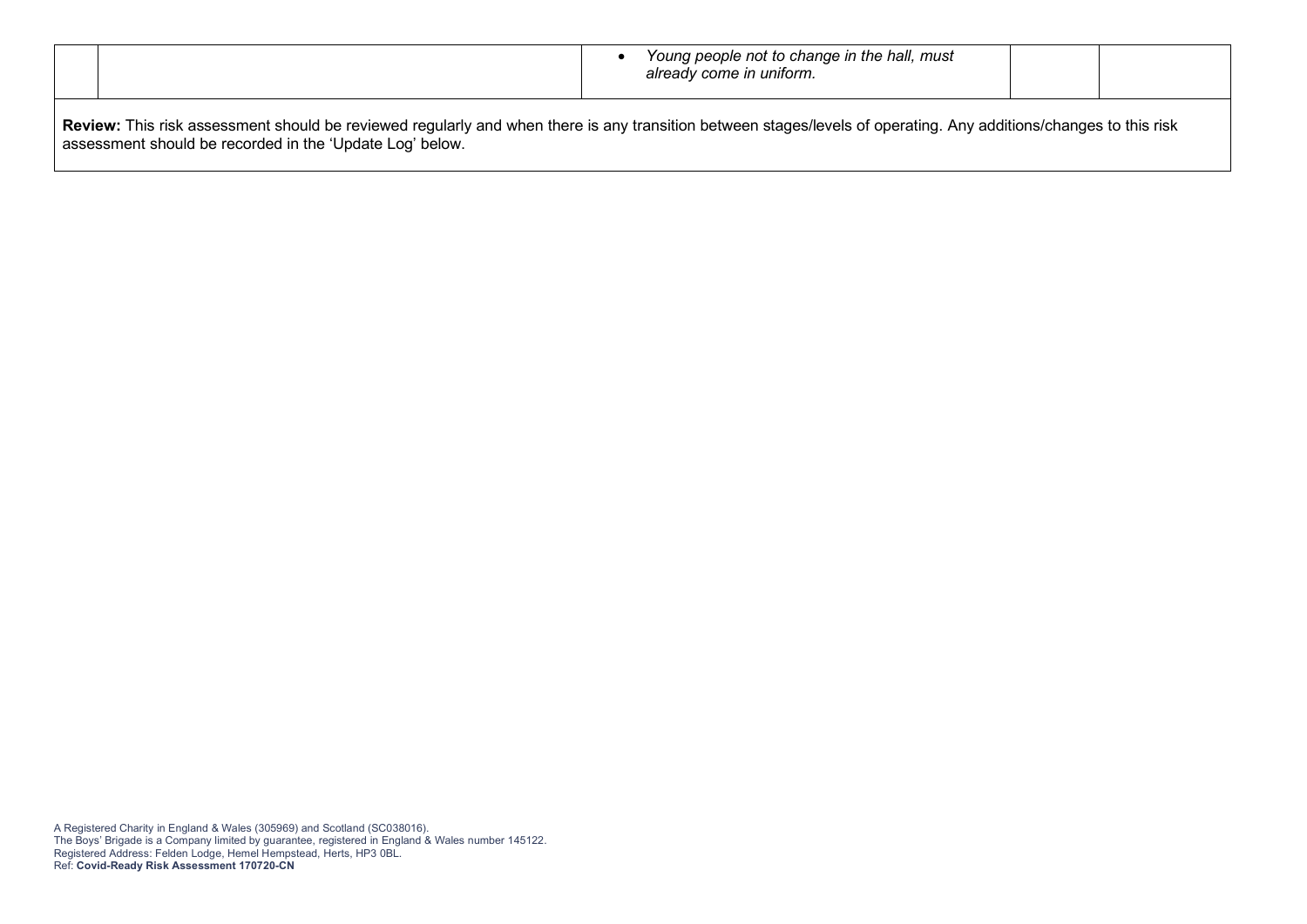## **APPROVAL**

This risk assessment **MUST** be approved in line with the BB framework for returning to face-to-face activities by the following roles:

| Approved by | Name: Andrew Ryder | Approved by            | Name: Fr Morris | Approved by      | Name: Luke Edmonds |
|-------------|--------------------|------------------------|-----------------|------------------|--------------------|
| Company     | Role: Captain      | <b>Chaplain/Church</b> | Role: Chaplain  | Leader/Officer   | Role: Lieutenant   |
| Captain     | Date: 1.9.2020     | Representative         | Date:21.9.2020  | in Charge of age | Date: 1.9.2020     |
|             |                    |                        |                 | group            |                    |
|             |                    |                        |                 |                  |                    |

Please note: Approval for activities being run by Battalion/Districts should be by a minimum of two Officer Bearers (Secretary, President, Treasurer, Vice-President).

Once the local approval process is complete (i.e. this 'Risk Assessment' and 'Company Action Log'), you will be 'Covid-Ready' and able to return to face-toface activities once BB Headquarters has indicated that Companies can operate at stage 3 or 4 (See 'Staged Approach'). **Remember, this will NOT be before 1st September 2020.**

**Check the current stage we are operating at boys-brigade.org.uk/coronavirus-update/**

## **UPDATE LOG**

Once approved, all updates to this risk assessment **MUST** be detailed below:

|     | Changes (provide details of any changes made)                                                                                                                                                         | <b>Date Changed</b> | <b>Changed By</b>                    |
|-----|-------------------------------------------------------------------------------------------------------------------------------------------------------------------------------------------------------|---------------------|--------------------------------------|
|     | Removed from section 3 -Maximum of 15 members plus staff- not needed, enough space needed in hall<br>to accommodate young people/staff socially distanced.                                            | 27.5.2021           | Agreed at staff meeting<br>27.5.2021 |
| 2.  | Removed in section 19 young person to attend session in change of clothes.                                                                                                                            | 27.5.2021           | Agreed at staff meeting<br>27.5.2021 |
| -3. | Visits to park during summer term- When going outside of hall, this will only be possible if space allows<br>Juniors to be socially distanced and safe. Assessment to be made on night by staff team. | 27.5.2021           | Agreed at staff meeting<br>27.5.2021 |

### **REVIEW LIST**

All leaders involved in running activities should be listed below and **MUST** review this risk assessment once approved. All future updates **MUST** also be shared with all leaders on the review list below.

A Registered Charity in England & Wales (305969) and Scotland (SC038016). The Boys' Brigade is a Company limited by guarantee, registered in England & Wales number 145122. Registered Address: Felden Lodge, Hemel Hempstead, Herts, HP3 0BL. Ref: **Covid-Ready Risk Assessment 170720-CN**